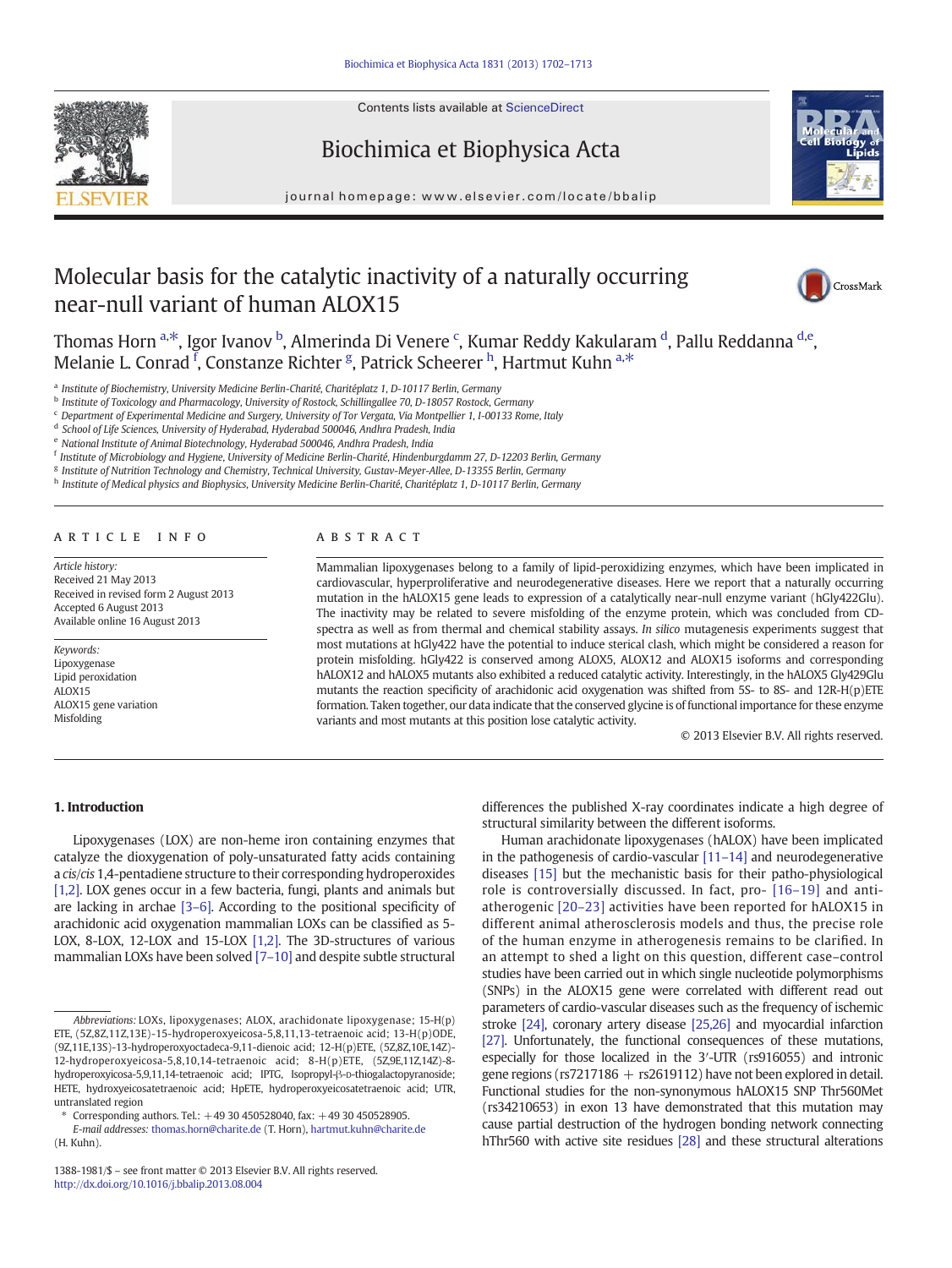<span id="page-1-0"></span>seem to induce partial misfolding of the enzyme (see Supporting information S1).

Because of the potential role of the ALOX15 gene for atherogenesis, we searched the NCBI dbSNP databases for other non-synonymous nucleotide exchanges in the ALOX15 gene and found two rare mutations in the triplet coding for hGly422. These nucleotide exchanges lead to two non-conservative amino acid mutations (hGly422Glu, hGly422Arg). In the 3D-structure of rabbit ALOX15, which shares a high degree of amino acid conservation with the human ortholog enzyme, rGly423 (hG422) is located in the surrounding of rIle418 and rMet419, which have previously been described as position specificity determinants for mammalian ALOX15 isoforms [29–[31\].](#page-10-0) Because of this structural proximity severe functional consequences have been expected for the hGly422Glu (rs61099320) and the hGly422Arg (rs147238486) exchange.

To test this hypothesis we expressed wild-type human ALOX15 and the corresponding enzyme mutants in Escherichia coli and characterized the purified enzymes. We found that the hGly422Glu exchange leads to a loss of catalytic activity, and more detailed structural data (CD, fluorescence measurements) show that the mutation seems to cause a change in the secondary structure composition of the protein. In contrast, the hGly422Arg mutant retained its catalytic activity and its structure is minorly affected.

#### 2. Material and methods

#### 2.1. Materials

The chemicals were obtained from the following sources: arachidonic acid (5Z,8Z,11Z,14Z-eicosatetraenoic acid), linoleic acid (9Z,12Z-octadeca-9,12-dienoic acid) and chloramphenicol from Sigma Aldrich (Hamburg, Germany), HPLC standards of  $5(\pm)$ -HETE,  $8(\pm)$ -HETE,  $11(\pm)$ -HETE,  $12(\pm)$ -HETE,  $13(\pm)$ -HODE, and  $15(\pm)$ -HETE from Cayman Chem. (distributed by Spi Bio, Montigny le Bretonneux, France), sodium borohydride, ampicillin from Life Technologies, Inc. (Eggenstein, Germany), kanamycin and isopropylβ-thiogalactopyranoside (IPTG) from Carl Roth GmbH (Karlsruhe, Germany). HPLC solvents were ordered from Baker (Deventer, Netherlands) or VWR International GmbH (Darmstadt, Germany). Restriction enzymes were purchased from Fermentas (St. Leon-Rot, Germany). Oligonucleotide synthesis was performed at BioTez (Berlin, Germany) and DNA sequencing was carried out at Eurofins MWG Operon (Ebersberg, Germany). The E. coli strain XL-1 blue was purchased from Stratagene (La Jolla, CA), the E. coli strain BL21(DE3)pLysS and the fluorescent dye SYPRO Orange® were purchased from Invitrogen (Carlsbad, California, USA). The EnBase fed batch system was obtained from Biosilta (Berlin, Germany).

# 2.2. Methods

# 2.2.1. Recombinant expression and purification of hALOX15, hALOX5, hALOX12 and rabbit ALOX15

In order to express hALOX15 as a His-tag fusion protein, the coding region of the corresponding cDNA was first amplified by RT-PCR and then cloned into the pET28b expression vector between the SalI (N-terminus) and HindIII (C-terminus) restriction sites. For each mutant preparation a 0.5 l fed batch liquid culture (EnBase, Biosilta) of E. coli BL12(DE3)pLysS was grown overnight at 30 °C until an  $OD_{600} \sim 15$ . Expression of the recombinant protein was induced by addition of 1 mM IPTG (final concentration) and the culture was kept for 24 h at 23 °C until a final  $OD_{600} \sim 25-30$ . After cultivation bacterial cells were centrifuged (3600  $\times g$ , 4 °C, 10 min) and resuspended in 45 ml phosphate buffered saline (PBS). Cells were lysed by sonification, the cell debris was removed by centrifugation (23,000  $\times$ g, 4 °C 45 min), and the lysis supernatant was loaded onto a 2 ml Ni-NTA agarose affinity column. To remove loosely bound proteins the column was washed with100 mM Tris/Cl, 300 mM NaCl (pH 8.0) with either 10 or 25 mM imidazole. The His-tagged fusion protein was eluted with 100 mM Tris/Cl, 300 mM NaCl, 200 mM imidazole (pH 8.0). The elution fractions were desalted and further purified by an anion exchange chromatography with a ResourceQ column  $(6 \text{ ml})$  to  $> 95\%$  purity (see Supporting information S2.). The purified enzyme was stored in 20 mM Tris/Cl, 150 mM sodium chloride in the presence of 10% (v/v) glycerol (pH 8.0) at  $-80$  °C until usage.

Iron content was measured by atom absorbance spectroscopy on a PerkinElmer Life Sciences AA800 instrument equipped with an AS800 auto sampler. The iron content was related to LOX protein that was quantified spectrophotometrically (1 mg/ml pure human ALOX has an absorbance of 1.6 at 280 nm).

The expression of hALOX12, hALOX5 and rabbit ALOX15 variants was performed as previously described [\[32](#page-11-0)–34].

#### 2.2.2. Lipoxygenase activity assays

ALOX activity of purified hALOX15 enzyme preparations was assayed by RP-HPLC quantification of arachidonic acid (AA) oxygenation. Purified enzyme (4 μg) was incubated with 100 μM arachidonic acid for 15 min at 37 °C. The hydroperoxide fatty acids were reduced to its equivalent hydroxides using sodium borohydride and acidified with acetic acid to pH 3. Then 500 μl of ice-cold methanol was added. The protein precipitate was centrifuged (23,000  $\times$ g, 8 °C, 10 min) and aliquots of the clear supernatant were injected to RP-HPLC. Steadystate kinetic measurements were performed using a UV-2102 UV/VIS Scanning Spectrophotometer (Shimadzu, Japan). When linoleic acid was used as a substrate 1.6 μg of purified enzyme was incubated with different concentrations of this fatty acid (1–100 μM) in 1 ml PBS and the formation of conjugated dienes was followed at 235 nm over 60 s.

The activity assays for hALOX12, hALOX5 and rabbit ALOX15 variants were carried out as previously described [32–[34\].](#page-11-0)

#### 2.2.3. HPLC analysis

HPLC of the LOX products was performed on a Shimadzu LC-20 instrument equipped with an auto sampler by recording the absorbance at 235 nm. Reverse phase-HPLC was carried out on a Nucleodur C18 Gravity column (Macherey-Nagel, Düren, Germany;  $250 \times 4$  mm, 5 μm particle size) coupled with a guard column ( $8 \times 4$  mm, 5μm particle size). A solvent system of methanol/water/acetic acid  $(85/15/0.05,$  by vol.) was used at a flow rate of 1 ml/min. Straight phase-HPLC (SP-HPLC) was performed on a Nucleosil 100-5 column  $(250 \times 4 \text{ mm}, 5 \text{ mm})$  particle size) with the solvent system n-hexan/2propanol/acetic acid (100/2/0.1, by vol.) and a flow rate of 1 ml/min. Enantiomers of hydroxylated fatty acid were separated by chiral phase HPLC (CP-HPLC) employing different types of Chiralcel (Daicel Chem. Ind., Ltd.) columns. As mobile phase a mixture of n-hexane/2 propanol/acetic acid at a flow rate of 1 ml/min was used, in which the 2-propanol content was varied for the different positional isomers: 15- HETE: Chiralcel OD column, 5% 2-propanol; 5-HETE: Chiralcel OB column, 4% 2-propanol. 8 and 12-HETE were additionally separated by a solidphase HPLC and then methylated with diazomethane. Enantiomers of 8-HETE-methylester were separated on a Chiralcel OB column with a solvent system n-hexane/2-propanol/acetic acid (100/4/0.1, by vol.) and 12-HETE-methylester enantiomers were separated on a Chiralcel OD column with a solvent system (100/2/0.1, by vol.).

#### 2.2.4. Thermal shift assay (thermal denaturation)

Purified LOX enzyme (3 μM) was incubated with a 2.5 fold molar excess of fluorescent SyproOrange® dye in 20 mM Tris/Cl 150 mM NaCl (pH 8.0), total volume 20 μl. The heat denaturation reaction was performed on a Rotor-Gene RG-3000 real-time PCR machine (Corbett Research) heating up the probes from 30 to 95 °C at a rate of 0.5 °C/s. The fluorescent dye SyproOrange® is normally quenched in aqueous solutions. Thermal unfolding of the protein leads to the exposition of hydrophobic core regions to the surface, where the dye can bind and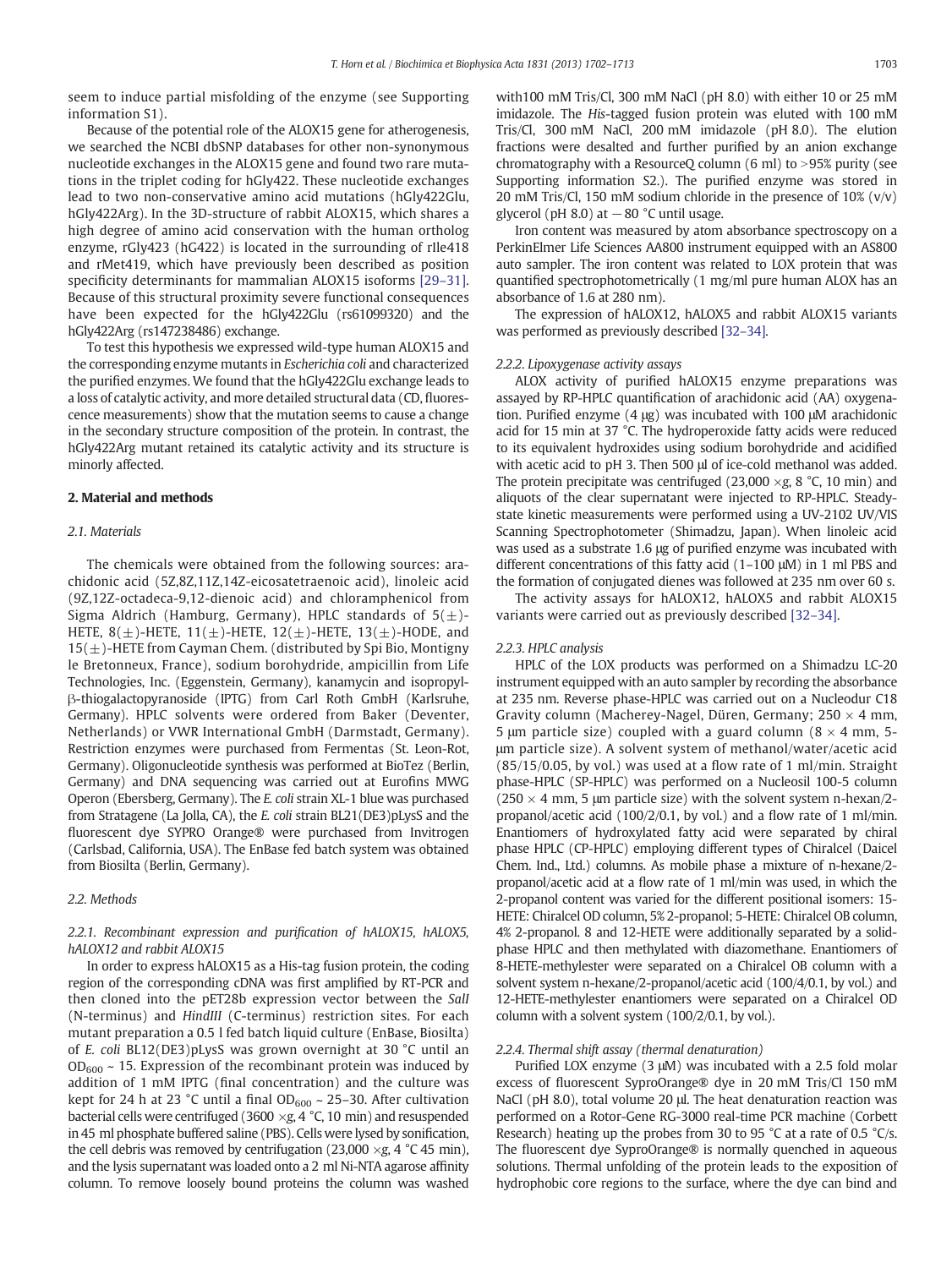<span id="page-2-0"></span>

Fig. 1. Protein chemical end enzymatic characterization of human ALOX15 variants. (A) Reverse-phase HPLC chromatogram of hALOX15 wild-type and hGly422Glu. The RP-HPLC chromatogram shows that the wild-type has a major 15- and a minor 12-arachidonate oxygenation specificity and an exclusive 13-linoleate oxygenation specificity, which is typical for this LOX isoform; the hGly422Glu variant is nearly inactive and has an atypical reaction spectra. (B) Michaelis-Menten kinetics of hALOX15 and hGly422Glu  $+$  hGly422Arg mutant. The kinetic measurements with linoleic acid (LA) as a substrate show that the wild-type enzyme and the hGly422Arg mutant follow Michaelis–Menten and are therefore fitted with a hyperbolic equation whereas the hGly422Glu mutant is a nearly inactive enzyme variant.

becomes unquenched causing a fluorescent increase. The resulting fluorescence was detected using a FAM/SYBR green filter. The software Rotor-Gene 4.6 was used for calculation of the negative first derivative of the raw data. The inflection point of the melting transition is the melting point  $(T_m)$ . Figures were generated with SigmaPlot. The melting point for each mutant was analyzed in 3–4 independent experiments.

#### 2.2.5. Circular dichroism (CD) and fluorescence spectroscopy

The CD, steady-state fluorescence measurements and GdHCl denaturation studies were performed as previously described [\[34\]](#page-11-0). Briefly, circular dichroism measurements were performed using a Jasco-710 spectropolarimeter. Spectra were collected in the peptidic region with a 0.1 path length quarts cell at different temperatures (protein concentration 0.13 mg/ml in 20 mM Tris/Cl buffer at pH 8.0). Steady-state fluorescence measurements were recorded with an ISS-K2 fluorometer (ISS, Champaign, IL, USA) upon excitation at 280 nm (protein concentration 0.13 mg/ml in 20 mM Tris/Cl, pH 8.0). The aliquots of the denaturant stock solutions (8 M GdHCl in 20 mM Tris/Cl buffer at pH 8.0) were used to prepare a series of solutions. The mean residue ellipticities of the different solutions were measured by CD at 220 nm and static fluorescence emission spectra at 20 °C. Each measurement was repeated at least three times, and the relative standard deviation was reported in the figures as an error bar. The reversibility of the process was checked obtaining protein refolding by diluting a highly concentrated unfolded protein sample in 20 mM Tris/Cl buffer at pH 8.0. A threestate model in which existence of monomeric intermediate protein species is supposed to be in equilibrium with both the native and unfolded protein molecules was used to fit the fluorescence and CD data.

#### 2.2.6. Immunoblotting

To quantify the relative amounts of different hALOX12 and hALOX5 variants in different enzyme preparations, immunoblotting was carried out as previously described [\[32,33\].](#page-11-0)

2.2.7. Structural analysis, in silico mutagenesis, homology modeling and amino acid alignment

2.2.7.1. Structural analysis of rabbit ALOX15 and in silico mutagenesis. The crystal structure of the rabbit ALOX15 (PDB: 2P0M) was used as the structural model for our hypothesis. Rabbit ALOX15 shares an 80% amino acid homology with its human homologue and represents therefore a useful model for our study. In silico mutations in rabbit ALOX15 structure was performed on Maestro 9.3 (Schrödinger, LLC, New York, USA, 2012) and all mutants were further minimized by 5000 steps of SD and 10,000 steps of PRCG methods with 0.05 gradient. This protein structure minimization protocol was done using MacroModel 9.9 (Schrodinger, LLC, New York, 2012). Visualization and analysis of the results were done using PyMol (Schrodinger, New York, USA) and Accelrys discovery Studio 3.1. (Accelrys, San Diego, USA).

2.2.7.2. Homology modeling and structural analysis of human ALOX15. Homology modeling of human ALOX15 was done by taking the protein sequence from NCBI (GenBank ID: AAA36182.1) and using rabbit ALOX15 (PDB ID: 2P0M) as structural template. The software Prime 3.1 (Schrödinger, LLC, New York, 2012) was used to build the structure model. Further, non-template loops are refined and the protein is relaxed by minimizing with 5000 steps of SD and 10,000 steps of

#### Table 1

Kinetic characterization of naturally occurring hALOX15 variants.

Purified recombinant hALOX15 wild-type and the natural occurring hGly422 mutants were incubated with arachidonic and linoleic acid (n = 4). The amounts for 15-HETE formation were quantified for each sample, and wild-type 15-HETE formation was set to 100%. The k<sub>cat</sub> and K<sub>m</sub> values of the hALOX15 variants for linoleic acid were taken from the hyperbolic equations of the Michaelis–Menten kinetics. The hGly422Glu mutant does not follow the Michaelis–Menten principle and therefore a determination of kinetic parameters with a hyperbolic equation is not possible.

| hALOX15   | Share of 15-HETE % | Rel. activity (AA) % | $K_{cat}(LA)$ s <sup>-7</sup> | $K_m(LA) \mu M$ | $R^2$<br>$\mathbf{v}$ |
|-----------|--------------------|----------------------|-------------------------------|-----------------|-----------------------|
| Wild-type | $83 \pm 4$         | $100 \pm 1$          | $14.4 + 0.8$                  | $3.8 \pm 1.0$   | 0.89                  |
| Gly422Glu | $83 \pm 4$         | $36 \pm 3$           | n.d                           | n.d             | n.d                   |
| Gly422Arg | $89 \pm$           | $\sqrt{2}$           | $9.6 \pm 0.7$                 | $1.7 \pm 0.8$   | 0.96                  |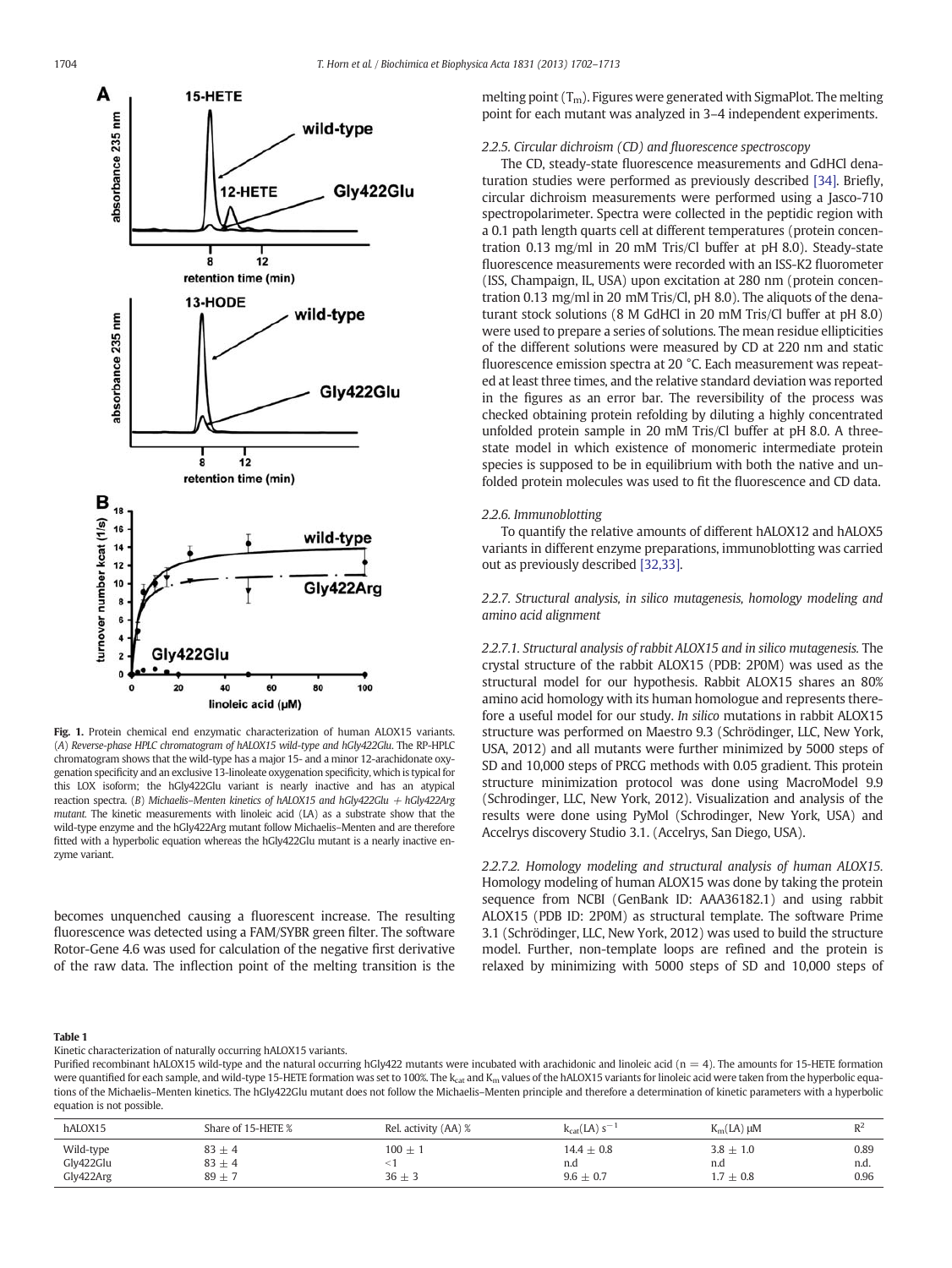<span id="page-3-0"></span>

Fig. 2. Thermodynamic characterization of human ALOX15 variants. (A) Comparison of CD spectra of hALOX15 wild-type and its hGly422Glu mutant at different temperatures. The CD spectra at different temperatures (13, 37 and 53 °C) reveal that there are major differences between the wild-type enzyme and its mutant in the secondary and tertiary structure composition. Inactivity seems to be caused by a misfolding of the hGly422Glu mutant. (B) Thermostability of hALOX15 wild-type and hGly422Glu. The figure shows the dependence of the CD signal at 220 nm from the increasing temperature. The heat denaturation behavior of the mutant strongly differs from the wild-type enzyme. (C) Unfolding profile of hALOX15 LOX and hGly422Glu mutants as a function of chemical denaturant (GdHCl). The unfolded fraction was monitored through both fluorescence steady state spectroscopy and circular dichroism and the fraction of unfolded molecules were plotted vs.the GdHCl concentration. Occasionally the fit of unfolding curves followed by fluorescence and CD could be described using single equation suggesting that both secondary and tertiary structure follow similar unfolding kinetics. The existence of a plateau in the range 1.8–2.6 M GdHCl concentrations suggested that unfolding pathway may be described with a 3-state model  $N \leftarrow \rightarrow I \leftarrow \rightarrow U$  where N is the native state, I is a partially folded state and U is the completely unfolded protein. The line is the fit of the unfolding process and the points represent single measurements (position of the fluorescence spectrum and CD intensity at 222 nm). (D and E) Thermostability of hALOX15 wild-type and the hGly422Glu mutant using a fluorescent-based thermodynamic shift assay. The figure shows the dependence of tertiary structure from the increasing temperature. SYPRO Orange® is a fluorescent dye, which is quenched in aqueous solutions. As temperature rises, protein undergoes thermal unfolding and hydrophobic core regions are exposed to the surface. SYPRO Orange® then binds to these regions and becomes unquenched. With increasing temperature, the amount of denaturized protein is increased causing an increase of the fluorescence signal. The thermal denaturation curve (Fig. 2D) of the hGly422Glu (green) mutant strongly differs from the wild-type enzyme (red) indicating that is has a differential folding. The negative first derivative (panel E) is calculated to determine the inflection point of the unfolding curve more accurately. The wild-type enzyme has a melting temperature (T<sub>m</sub>) of 50 °C.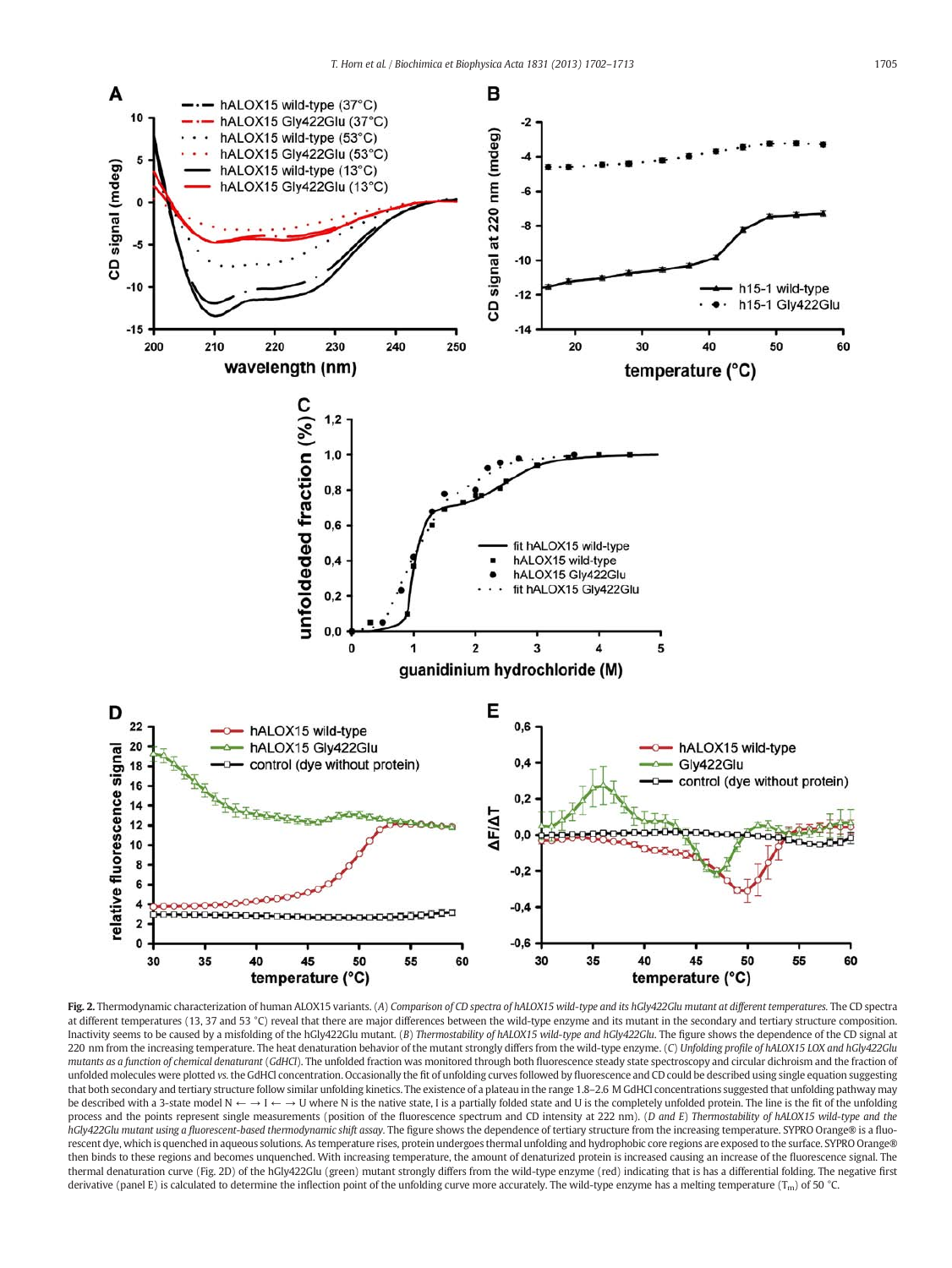# <span id="page-4-0"></span>Table 2

Thermodynamic unfolding parameters of hALOX15 wild-type and hGly422Glu mutant.

| hALOX15<br>transition |                         |                                                                      | II transition           |                                                                      |
|-----------------------|-------------------------|----------------------------------------------------------------------|-------------------------|----------------------------------------------------------------------|
|                       | $\Delta G_1$ (kcal/mol) | $m_1$ (kcal $*$ mol <sup>-1</sup> $*$ M <sup>-1</sup> ) <sup>a</sup> | $\Delta G_2$ (kcal/mol) | $m_2$ (kcal $*$ mol <sup>-1</sup> $*$ M <sup>-1</sup> ) <sup>a</sup> |
| Wild-type             | 10.5                    | 10.0                                                                 | 4.0                     | 1.0                                                                  |
| Gly422Glu             | 4.0                     | 3.9                                                                  | ر.ر                     | 1.8                                                                  |

<sup>a</sup> Slopes of the free energy plots in [Fig. 2D](#page-3-0) in kcal ∗ mol<sup>-1</sup> ∗ M<sup>-1</sup>.

PRCG methods with 0.05 gradient. The energetically minimized human ALOX15 model was used to understand the structural changes of the Gly423Glu mutant (see Supporting information S2). Same methodology employed for analyzing the mutants of rabbit ALOX15 was used as mentioned above.

2.2.7.3. Structural analysis of human ALOX15B. A protein model from the Protein model database (PMDB) was used for structural analysis of human ALOX15B (PMDB code: PM0078035). The software PyMol (Schrödinger, LLC, New York, USA) was used for visualization and structural analysis.

2.2.7.4. Sequence alignment and genetic variants. Multiple sequence alignment was performed with the Clustalw2 program (European Bioinformatics Institute, Cambridge, UK) setting default parameters. ALOX sequences and the information related to the naturally occurring hALOX15 variants (Gly422Glu, Gly422Arg) were extracted either from the NCBI dbSNP database (National Center for Biotechnology Information, Bethesda, USA) or 1000 genome project [\(www.1000genomes.org](http://www.1000genomes.org)).

#### 3. Results

3.1. The hGly422Glu mutant is a naturally occurring near-null variant of human ALOX15

To explore the catalytic properties of the hALOX15 variants, which are encoded by the naturally occurring SNPs, wild-type hALOX15 together with the hGly422Glu and hGly422Arg mutants were expressed in E. coli and purified to apparent electrophoretic homogeneity (see



Fig. 3. Structural characterization of rabbit ALOX15. rGly423 forms a main-chain-side-chain interaction with an aspartate residue close at the active site The figure shows the structure of the rabbit ALOX15 (PDB: 2P0M). The N-terminal β-barrel domain is colored in yellow, while the catalytic domain is shown as marine cartoon. The previous described position specifity determinants (rPhe353, rIle418 and rIle593), also known as "triad", are represented as orange spheres. The rGly423 residue interacts with rAsp416 (black dashes) close to one of the triad determinants (rIle418) close to the active site. The distance between the carboxylic group and glycine amide group is 2.6 Å, which is in range of a hydrogen bond.

Supporting information S4). Aliquots of the purified enzyme preparations were subsequently incubated with arachidonic acid or linoleic acid, and the reaction products were analyzed by RP-HPLC. As expected 15-H(p)ETE and 13-H(p)ODE were the dominant reaction products of the wild-type enzyme ([Fig. 1](#page-2-0)A) and a similar product pattern was analyzed for the hGly422Arg mutant. The hGly422Glu variant did not produce any oxygenation products since the small peaks comigrating with the authentic HETE-standards were the products of the substrate autoxidation. For a more detailed characterization of the kinetic properties of the mutant enzyme species, continuous spectrophotometric measurements were carried out ([Fig. 1](#page-2-0)B): the basic kinetic constants are summarized in [Table 1.](#page-2-0) Taken together the data indicate that the hGly422Glu mutant was catalytically silent with both, linoleic acid and arachidonic acid. In contrast, the hGly422Arg variant exhibited a residual arachidonic and linoleic acid oxygenase activity of  $40-70\%$ . V<sub>max</sub>  $(k<sub>cat</sub>)$  and  $K<sub>M</sub>$  values determined with linoleic acid for the wild-type enzyme and its hGly422Arg variant ([Table 1](#page-2-0)) are comparable with the data reported for the wild-type enzyme (Brenda Enzyme databank ALOX15 EC 1.13.11.33,  $k_{cat}$ : 4–17.8 s<sup>-1</sup> K<sub>M</sub>: 3–9.5 µM).

LOX enzymes contain equimolar amounts of non-heme iron, which is essential for the catalytic activity [\[35\].](#page-11-0) To explore the possible reasons for the catalytic silence of the hGly422Glu mutant, we quantified the iron content of our enzyme preparations and found an apoprotein to iron ratio of approximately 0.8 for all enzyme preparations.

#### 3.2. Gly422Glu mutation induces structural changes of the hALOX15

Since a lack of catalytic iron was not responsible for inactivity of the hGly422Glu mutant, we compared other structural properties of wildtype hALOX15 and the mutant enzyme [\(Fig. 2](#page-3-0)). Comparison of the CD-spectra at native conditions (13 and 37 °C) and those of partly denaturated protein (53 °C) indicated drastic differences between wild-type and the mutant enzyme ([Fig. 2A](#page-3-0)). The thermal denaturation curve of the wild-type enzyme [\(Fig. 2B](#page-3-0)) follows a two-state transition model with a melting point  $(T_m)$  of ~45–46 °C. As for the hGly422Glu mutant, its secondary structure was strongly disordered even at low temperature suggesting strong impact of the mutation on the structural performance of the mutant protein. To further study intrinsic properties of both proteins enzyme unfolding was monitored at increasing concentrations of guanidine hydrochloride (GdHCl), which binds to peptide bonds and the alterations either in the CD spectra of fluorescence emission signal were recorded [\(Fig. 2C](#page-3-0)). On the basis of the raw experimental data we performed three-state transition calculations common for LOX proteins [\[34,36\]](#page-11-0). The results are summarized in Table 2. The first transition of the Gly422Glu mutant requires 2.5 times less energy than that of the wild-type enzyme ( $\Delta\Delta G_1 \sim 6$  kcal/mol), and is accompanied with the smaller change in the accessible surface area (ΔASA) upon its denaturation (m-values) [\[37\]](#page-11-0). Alternatively, we performed thermostability assays employing an external fluorescent dye which preferentially binds to the hydrophobic core residues during the denaturation of proteins and thus, an increase in the fluorescence intensity indicates a higher exposition of hydrophobic residues to the surface. The thermal denaturation of the wild-type enzyme follows a two-state transition  $N \leftarrow \rightarrow U$ , where N is the native state (30 °C) and U the unfolded state (plateau at 50–60 °C) ([Fig. 2](#page-3-0)D). The inflection point of the first negative derivative of the denaturation curve [\(Fig. 2](#page-3-0)E) leads to a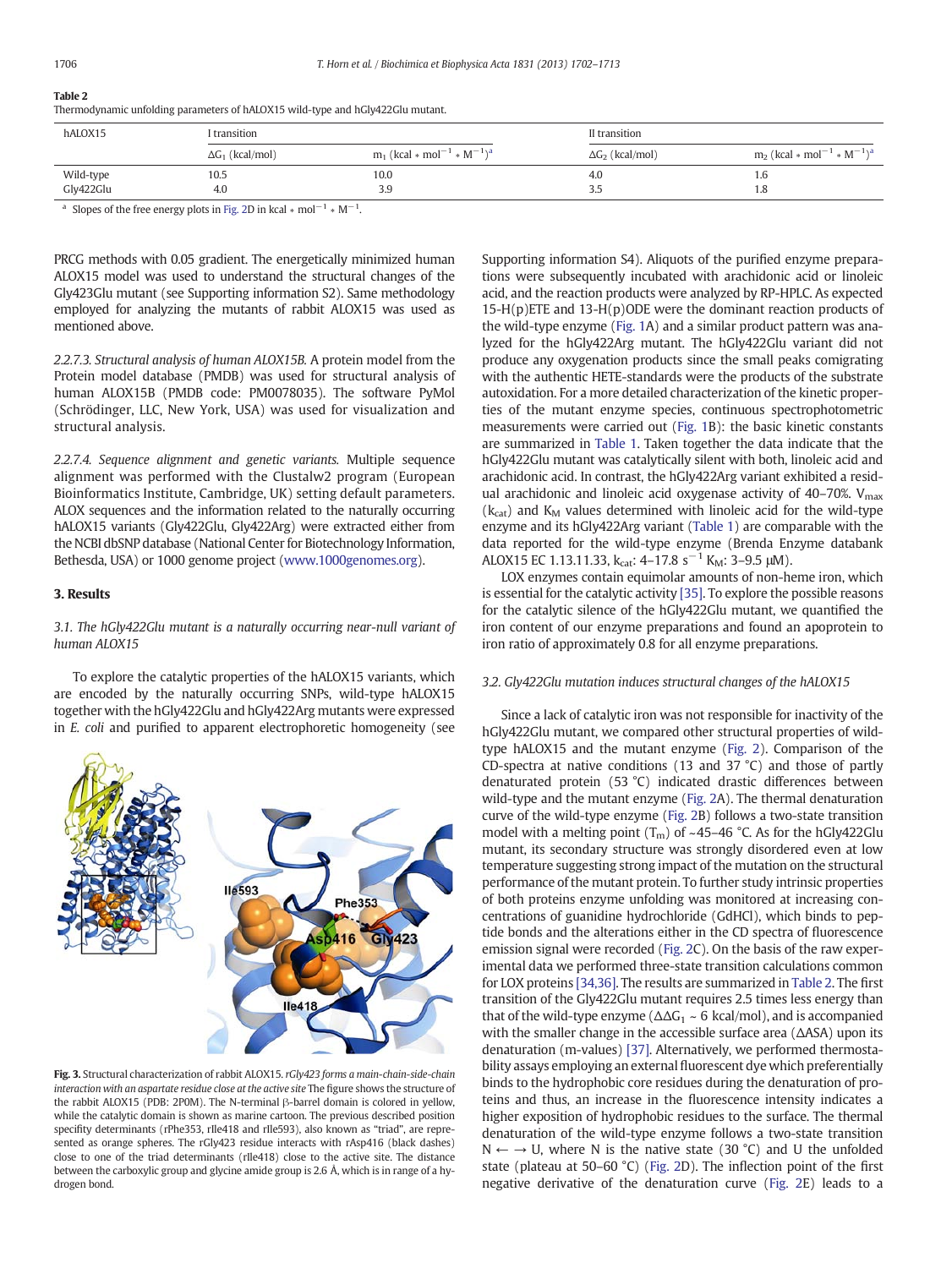<span id="page-5-0"></span>melting point  $(T_m)$  for the wild-type enzyme of 50 °C, which is consistent with the value determined by the CD measurements. Comparison of the denaturation curves of the wild-type and the Gly422Glu shows that the mutant variant ([Fig. 2](#page-3-0)D) at lower temperature (30 °C) exhibits a similar binding affinity to the fluorescence dye as the wild-type enzyme does at 55 °C. Taken together, these data indicate that the inactivity of the Gly422Glu mutant might be caused by a differential folding of the enzyme with an increased exposure of hydrophobic core residues to the solvent.

# 3.3. Different mutations of hGly422 cause a loss in enzymatic activity and induce structural changes

As indicated above the natural occurring hGly422Glu mutant is an inactive and differentially folded hALOX15 variant. In the crystal structure of the rabbit ALOX15 (PDB: 2P0M) Gly423 (hG422) is located in a loop region that interconnects two α-helices. One of these helices carries rIle418, which contributes to the bottom of the U-shaped substrate binding pocket [\(Fig. 3](#page-4-0)). Mutations of this residue alter the positional specificity and catalytic activity of various mammalian ALOX15 isoforms [\[29](#page-10-0)–33]. In the crystal structure of rabbit ALOX15 the glycine residue 423 (hG422) stabilizes the active site by forming a main-chain-side-chain hydrogen bond with rAsp416 (hAsp415) [\(Fig. 3](#page-4-0)). In fact, the distance between the carboxylic group of the aspartate and the amide group of the glycin is 2.6 Å, which is a suitable hydrogen bonding distance [\[38\].](#page-11-0)

In the ALOX15 structure rGly423 interacts with rAsp416 via a main-chain–side-chain interaction, which might be interrupted by the Gly-to-Glu exchange. The amide moiety of the glycine residue is not expected to be altered by the mutation but introduction of the negatively charged side chain of glutamate at the 422 position may lead to structural alterations causing protein misfolding and loss of catalytic activity (Fig. 4C). To explore whether the charge or the size of the naturally occurring hGly422Glu and hGly422Arg mutations might be the reason for the enzyme functional and structural distortion we introduced an uncharged residue with similar space-



Fig. 4. Structural and functional characterization of human ALOX15 mutants at Gly422. (A) Positional specificity of hALOX15 Gly422 mutants. The RP-HPLC spectra of different mutations after incubation with arachidonic acid show that none of analyzed mutations has an effect on the product specificity of hALOX15 enzyme. All mutations at hGly422 cause a reduction of enzymatic activity resulting in a decreased 15-HETE HPLC signal. (B) Thermal shift assay of different hALOX15 Gly422 mutations. Thermal shift assay reveals that the mutations hGly422Glu, hGly422Asp and hGly422Leu have an increased fluorescence signal at room temperature which indicates differences in the secondary/tertiary structure composition in comparison to the wild-type enzyme. In contrast to this, the hGly422Arg variant starts at a similar level as the wild-type, this indicates that the mutation has only minor effects on the enzyme structure. The negative first derivatives show that all mutants seem to destabilize the protein because they all have a decreased melting temperature in comparison to the wild-type enzyme. (C) Structural explanation for different effects of hALOX15 Gly422 mutants. To explain the molecular effects of different mutants at the rGly423 position the residue was mutated in silico in the rabbit ALOX15 structure (PDB: 2P0M) and energetically minimized (see Material and Methods). The representation is the similar like described in [Fig. 3](#page-4-0). The mutated residues are shown as white sticks and the resulting sterical clash which is caused by some mutations is shown as red dots. One can see that all mutations at the rGly423 position cause a strong sterical clash in the surrounding which might be the reason for the misfolding and inactivity of these enzyme variants.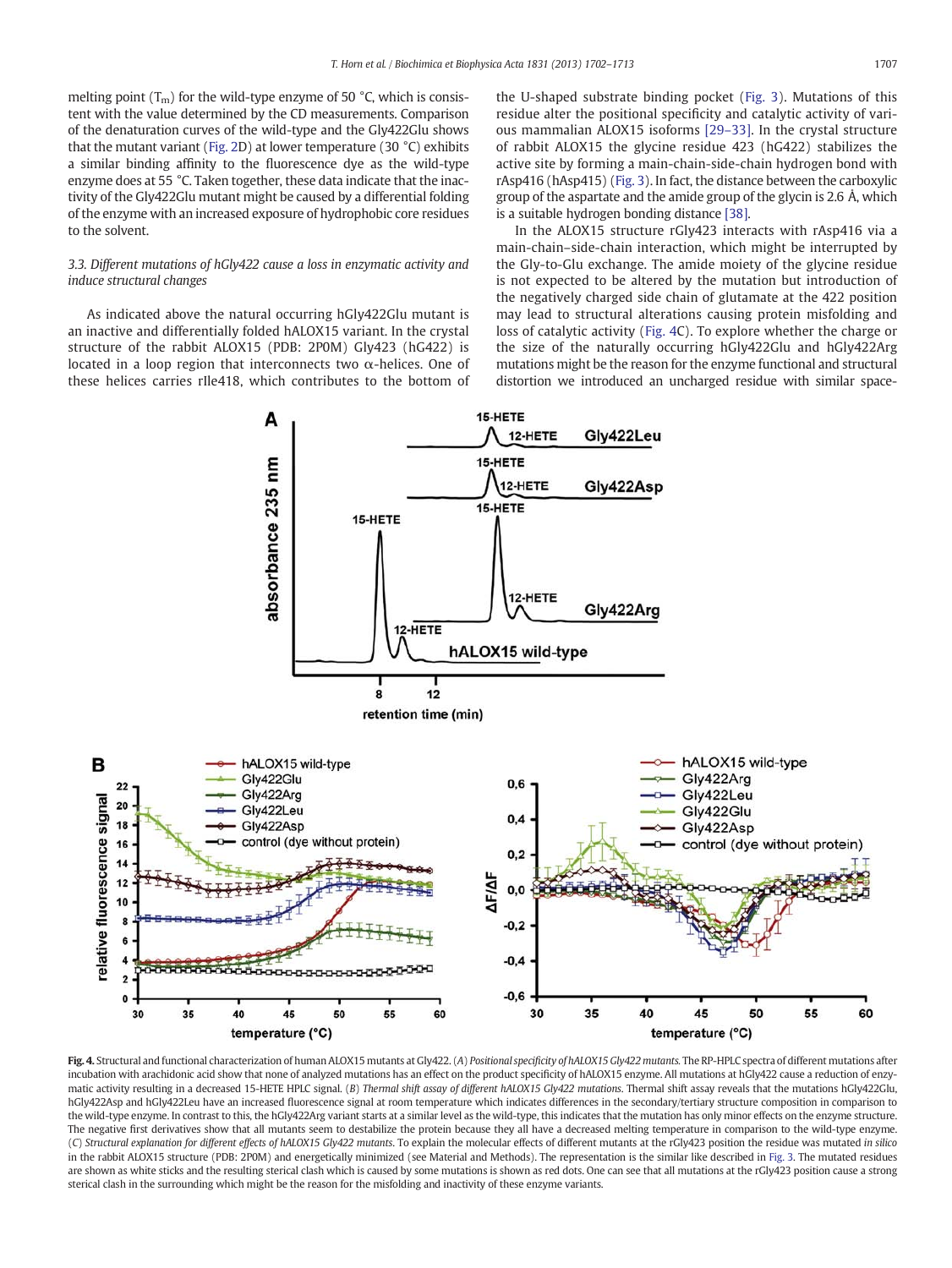

Fig. 4 (continued).

requiring properties (Leu) and a potentially negative charged residue (Asp) at this position. Both mutants (hGly422Leu and hGly422Asp) exhibit a strongly reduced catalytic activity (Table 3), and exhibit a higher affinity to the fluorescence dye indicating that the overall structure of the enzyme has been altered ([Fig. 4](#page-5-0)B). When we compared the degree of structural differences between wild-type hALOX15, its

#### Table 3

Comparison of relative catalytic activities and melting points of different hALOX15 variants.

Purified recombinant hALOX15 wild-type and the hGly422 and hAsp415 mutants were incubated with arachidonic acid ( $n = 4$ ). The amounts for 15-HETE were quantified for each sample, and wild-type 15-HETE formation was set to 100%. Thermal shift assays ( $n = 3-4$ ) were performed, with the inflection point of the first negative derivative representing the melting point of the enzyme variant. The temperature difference  $\Delta T$  between the melting points of wild-type and mutant was calculated as follows: T<sub>m</sub> (mutant) – T<sub>m</sub> (wild-type). All mutants have an approximate 2–3 °C decreased melting temperature in comparison to the wild-type which indicates that they destabilize the protein.

| hALOX15   | Share of 15-HETE % | Rel. activity (AA) % | Melting point $T_m$ ( ${}^{\circ}$ C) | $\Delta T$ ( $^{\circ}$ C) |
|-----------|--------------------|----------------------|---------------------------------------|----------------------------|
| Wild-type | $83 \pm 4$         | $100 \pm 1$          | $50.0 + 0.6$                          |                            |
| Gly422Glu | $83 \pm 4$         | $<$ 1                | n.d.                                  | n.d.                       |
| Gly422Arg | $89 \pm 7$         | $36 \pm 3$           | $47.8 + 0.3$                          | $-2.2$                     |
| Gly422Leu | $87 \pm 1$         | $14 + 1$             | $47.4 + 0.4$                          | $-2.6$                     |
| Gly422Asp | $91 \pm 1$         | $18 \pm 1$           | 47.1 $\pm$ 0.1                        | $-2.9$                     |
| Asp415Glu | $91 \pm 1$         | $97 + 1$             | $47.2 \pm 0.3$                        | $-2.8$                     |
| Asp415Val | $91 \pm 1$         | $34 \pm 5$           | 47.5 $\pm$ 0.5                        | $-2.5$                     |

<span id="page-6-0"></span>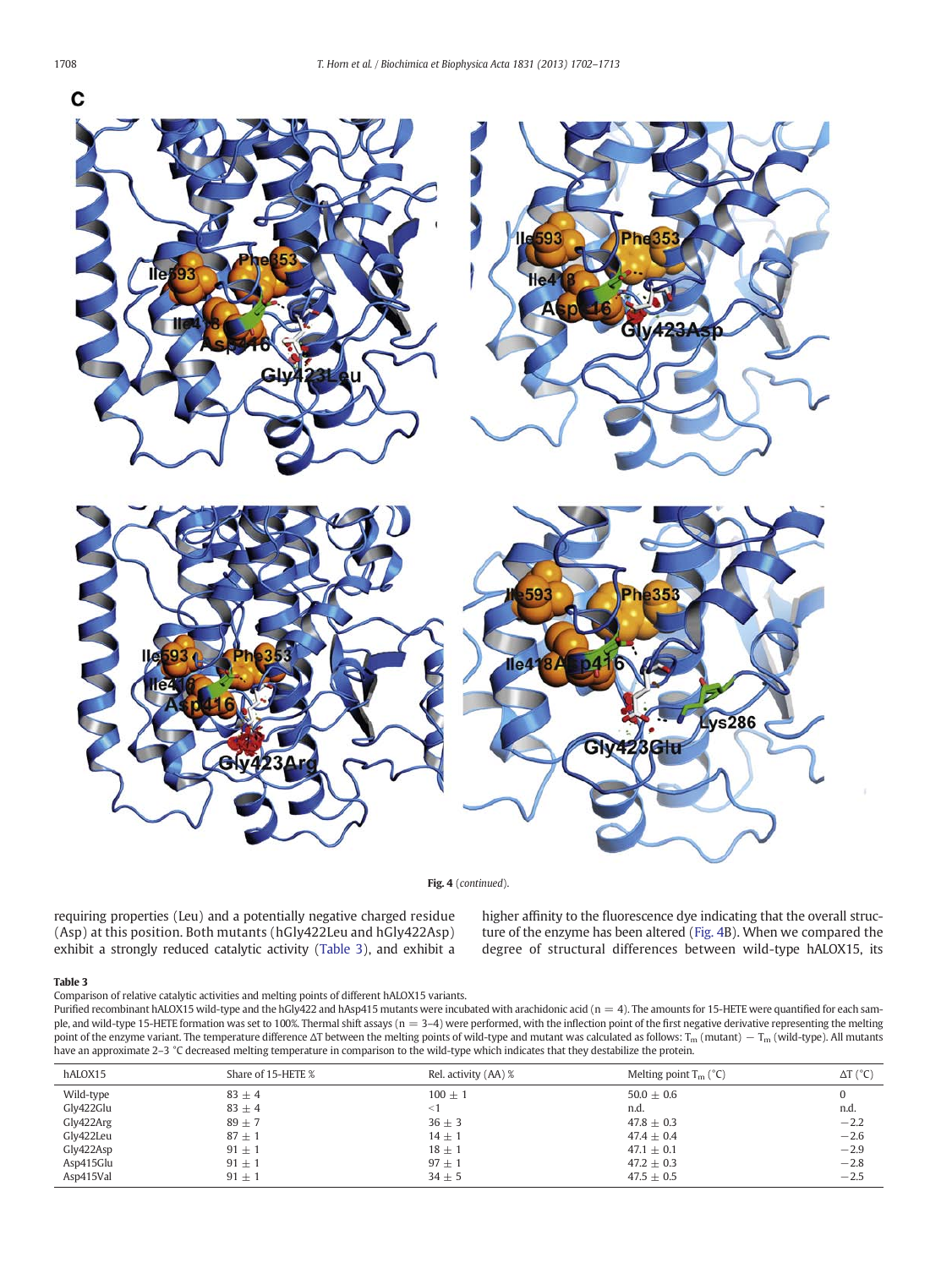hGly422Glu, hGly422Asp and hGly422Leu mutants we found that the alterations induced by incorporation of the two negatively charged residues are somewhat stronger since the fluorescence signal is higher at 30 °C. In turn, the fluorescence signal of the hGly422Arg mutant is similar to that of the wild-type enzyme [\(Fig. 4](#page-5-0)B) indicating that enzyme structure is not as strongly affected by the mutation. Except for

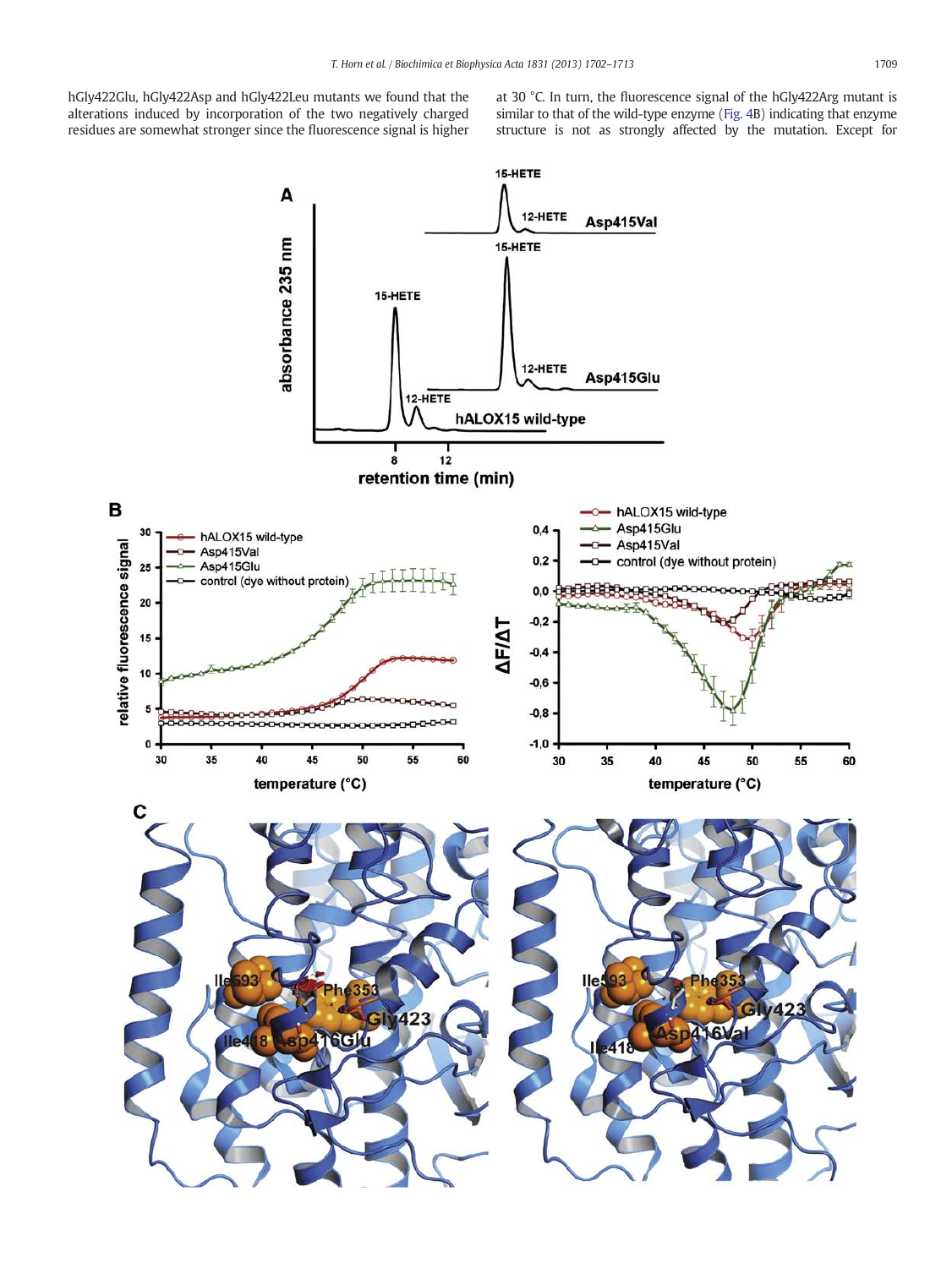hGly422Glu, whose thermal denaturation does not follow a two-state transition [\(Fig. 4](#page-5-0)B), melting temperatures  $(T_m)$  of other hGly422 variants (Gly422Asp, Gly422Arg, Gly422Leu) are ~2–3 °C lower than that of the wild-type enzyme indicating that all mutations are destabilizing the entire enzyme, which might be a plausible reason for the reduced catalytic activity (14–36% residual catalytic activity for arachidonic acid, [Table 3\)](#page-6-0). Indeed, in silico mutagenesis studies suggest that all mutations at hGly422 cause sterical clash with the side-chains of surrounding residues [\(Fig. 4C](#page-5-0)).

# 3.4. Effects of mutations at the interaction partner hAsp415 are less pronounced

To explore the functional role of the hydrogen bond between hAsp415 and hGly422 for structural integrity of hALOX15, we introduced an either hydrophobic (Val) or other polar (Glu) residue at this position. Although hAsp415Val mutation does not have major effects on the structure of the enzyme as suggested by in silico mutagenesis studies (Fig. 5C) and the thermal melting temperature of hAsp415Val mutant was obtained to be 2.5 °C lower than the corresponding value of the wild-type enzyme (Fig. 5B), its arachidonate oxygenation activity was reduced by 60% ([Table 3](#page-6-0)). In contrast, for the hAsp415Glu mutant we only observed minor functional differences ([Table 3](#page-6-0)). At room temperature, however, the fluorescence signal for the hAsp415Glu mutant was higher than that for the wild-type enzyme suggesting partial misfolding of the mutant protein (Fig. 5B). To explain this data one may assume that the larger glutamate side chain clashes with other side chains to induce subtle structural alterations (Fig. 5C). Compared with the wild-type enzyme, the  $T_m$  value for the hAsp415Glu mutant was reduced by 2.8 °C (Fig. 5B  $+$  [Table 3](#page-6-0)) suggesting that this mutation also gradually destabilized the enzyme structure. However, the degree of structural alterations should have been rather small since only minor impact on its catalytic activity was observed. Summarizing, both mutations result in a partial destabilization of the enzyme structure but are not sufficient to induce a loss of enzyme function.

### 3.5. Is the conserved glycine residue also important in other mammalian lipoxygenases ?

Multiple sequence alignments of mammalian LOX isoforms [\(Fig. 6](#page-9-0)) indicated the conservation of the glycine residue among ALOX5, ALOX12, and ALOX15 isoforms of different species, whereas in the epidermal lipoxygenases (ALOX15B, ALOX12B, and ALOXE3) this residue is not conserved. In the 3D-structure of hALOX5 a hydrogen bond is formed between the Asp422 and Gly429 (corresponding residues in hALOX15 D415 and G422) whereas in the porcine ALOX12 Asp416 and Gly423 interact. Based on our mutagenesis data obtained for hALOX15 we predicted that a similar mutagenesis strategy for hALOX5 and hALOX12 may lead to inactive enzyme species, created the corresponding Gly-to-Glu mutants of hALOX12 and hALOX5 and assayed the catalytic activity and the product specificity of the enzyme. The results summarized in [Table 4](#page-9-0) indicated that the Gly422Glu exchange causes a 70% loss in arachidonic acid oxygenase activity in hALOX12, whereby the reaction specificity of the enzyme was not altered. For hALOX5, a similar mutagenesis strategy induced a

50% loss in arachidonate oxygenase activity [\(Table 4](#page-9-0)) associated with significant alterations in the reaction specificity since this mutant was predominantly 8S- and 12R-HpETE producing enzyme (data not shown).

This data suggest that this glycine residue, which is conserved in several human LOX isoforms, appears to be important for the catalytic activity and the structural performance of ALOX proteins.

#### 4. Discussion

#### 4.1. Gly422Glu and Gly422Arg are rare natural occurring hALOX15 variants

Human ALOX15 and different genetic variants have been implicated in the pathogenesis of atherosclerosis [16–[19,25](#page-10-0)–27], and the enzyme is discussed to play a key role in the biosynthesis of atheroprotective eicosanoids such as resolvins and lipoxins [\[22,23\].](#page-10-0) A loss-of-function mutation in at least one hALOX15 allele seems to increase the risk of coronary artery disease [\[26\],](#page-10-0) which might be caused by a reduced formation of anti-inflammatory and atheroprotective resolvins and lipoxins. For this reason, similar biological effects should be expected for other inactive hALOX15 variants. In our study we analyzed the molecular basis for the reduced catalytic activity of two rare naturally occurring hALOX15 mutants at position 422. The hGly422Glu variant was an inactive and differentially folded enzyme species. The hGly422Arg mutant also exhibited a decreased thermostability, which might be the reason for its reduced catalytic activity, but its tertiary structure was barely affected.

The hGly422Arg variant is a rare enzyme variant, which occurs with a global allele frequency of  $\leq$ 1% (NCBI dbSNP database, Minor allele frequency MAF  $T = 0.001$ . Minor allele count MAC  $= 1$ ), whereas neither in the NCBI nor 1000 genome SNP databases any frequency data is available for the hGly422Glu mutant [\[39\].](#page-11-0) Since homozygous allele carriers of the hGly422Glu exchange constitute functional hALOX15 knockouts and since no global frequency data for this SNP are available, we analyzed the distribution of this enzyme variant in 306 German healthy volunteers. Unfortunately, none of the individuals carried the minor mutant allele suggesting an allele frequency of  $<$ 0.3%. Thus, it must be classified as a rare enzyme variant. Our findings are consistent with a major conclusion of the 1000 genome project suggesting that usually damaging and pathological-associated genetic variants have a rare distribution with a global frequency  $< 0.5\%$  [\[39\]](#page-11-0).

#### 4.2. hGly422–hAsp415 interaction is important for enzyme functionality

The Gly422–Asp415 interaction in human ALOX15 might be disturbed by introducing space-filling side-chain residues or by other mutations at the hGly422, which showed a reduced catalytic activity and were partially misfolded. In contrast, mutations at hAsp415 cause only minor functional defects. Nevertheless the hAsp415Val mutation reduces the catalytic activity and thermostability, which indicates that the polar hGly422–hAsp415-interaction has a stabilizing function on the enzyme, although its loss might not be the primary reason for the partial protein misfolding.

In the crystal structure of the rabbit ALOX15 (80% sequence homology with human enzyme) rGly423 is not an immediate active site residue but it is in close proximity to rIle418 and rMet419 [\[30,31\],](#page-10-0) two active

Fig. 5. Structural and functional characterization of human ALOX15 mutants at Asp415. (A) Activity of hALOX15 Asp415 mutants. The RP-HPLC spectra of different mutations after incubation with arachidonic acid show that none of analyzed mutations has an effect on the product specificity of hALOX15 enzyme. Only the hAsp415Val mutant shows a reduced enzymatic activity, whereas the hAsp415Glu mutant reveals a similar activity like the wild-type enzyme. (B) Thermal shift assay of different hALOX15 Asp415 mutations. Thermal shift assay indicates that the hAsp415Glu mutant has an increased fluorescence signal at room temperature which indicates that it is has a changed secondary/tertiary structure composition in comparison to the wildtype enzyme. In contrast to this, the hAsp415Val variant starts at a similar level like the wild-type indicating that this mutation has a minor effect on the enzyme structure. The negative first derivatives show that both mutants seem to destabilize the protein because both have a decreased melting temperature in comparison to the wild-type enzyme. (C) Structural explanation for different effects of hALOX15 Asp415 mutants. To explain the molecular effects of different mutants at the hAsp415 position, the corresponding residue rAsp416 was mutated in silico in the rabbit ALOX15 structure (PDB: 2P0M) and the energetically minimized (see [Material and methods](#page-1-0)). The representation is the same as described in [Fig. 3](#page-4-0). The mutated residues are shown as white sticks and the resulting sterical clash which is caused by some mutations is shown as red dots. The rAsp416Glu mutation causes some sterical clash in the surrounding which might be the reason for the partial misfold whereas the rAsp416Val mutant almost cause no clash which fits well with practical observations in the thermal shift assay.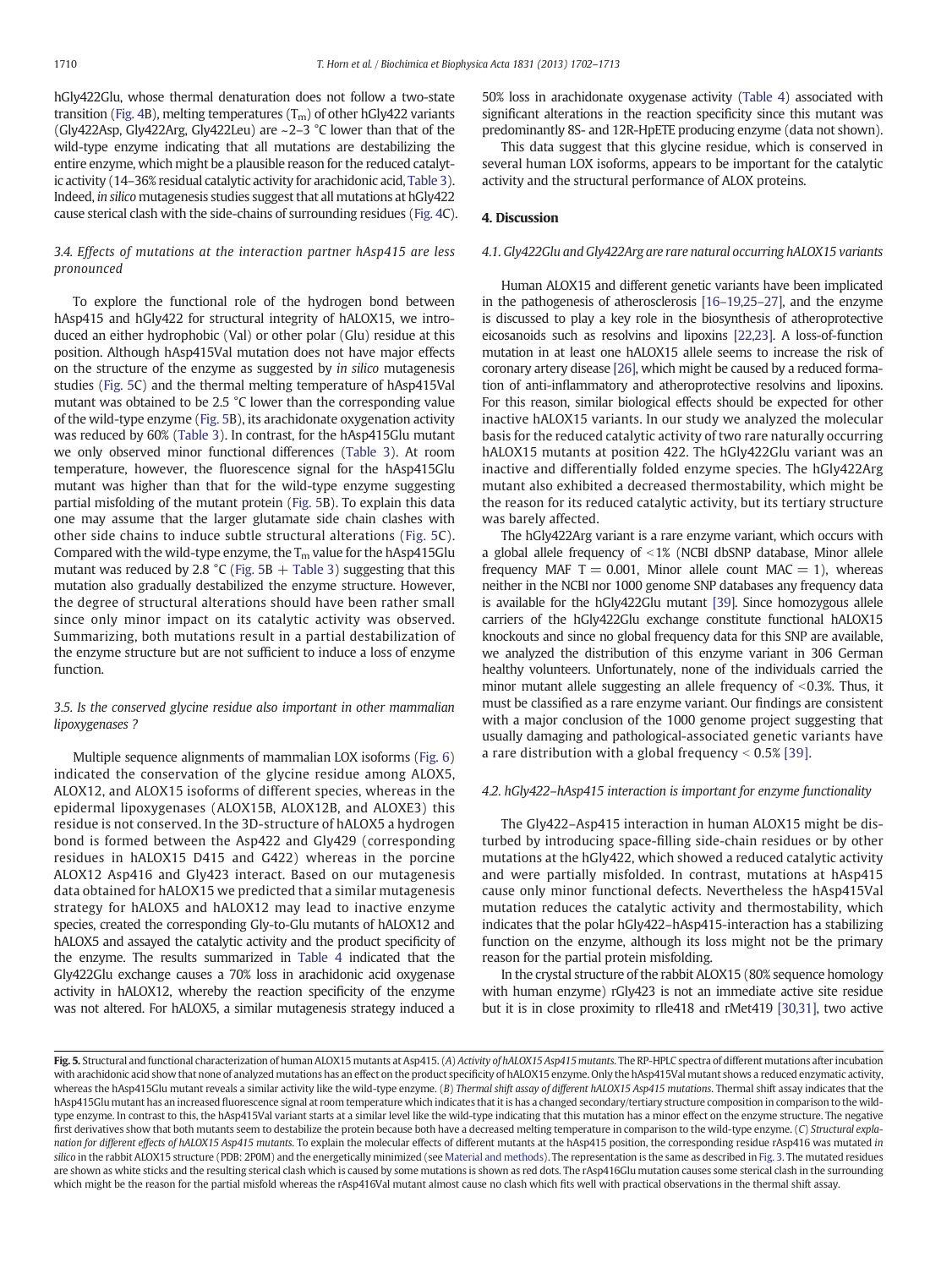<span id="page-9-0"></span>

| <b>ALOX15B</b> | (Homo sapiens)          | TRYTLHINTLARELLIVPGQVVDRSTGIGIEGFSELIQRNM 446 |  |
|----------------|-------------------------|-----------------------------------------------|--|
| ALOX15B        | (Rattus norvegicus)     | TRYTLHINTLARELLIAPGKVVDKSTGLGIGGFSDLIKRNM 447 |  |
| ALOX15B        | (Mus musculus)          | IRYTLHINTLARELLVAPGKLIDKSTGLGTGGFSDLIKRNM 447 |  |
| ALOXE3         | (Rattus norvegicus)     | TRYTLQVNTIARATLLNPDGLVDKVTSIGRRGLIYLMSTGL 481 |  |
| ALOXE3         | (Mus musculus)          | TRYTLQVNTIARATLLNPDGLVDKVTSIGRQGLIYLMSTGL 481 |  |
| ALOXE3         | (Homo sapiens)          | TRYTLOVNTIARATLLNPEGLVDOVTSIGROGLIYLMSTGL 481 |  |
| <b>ALOX12B</b> | (Bos taurus)            | TRYTIOINSIGRAVLLNEGGLSARSMSLGLAGFAEAMVRAL 469 |  |
| ALOX12B        | (Homo sapiens)          | TRYTVOINSIGRAVLLNEGGLSAKGMSLGVEGFAGVMVRAL 471 |  |
| ALOX12B        | (Mus musculus)          | TRYNVOINSIGRALLLNKGGLSARAMSLGLEGFAQVMVRGL 471 |  |
| ALOX12B        | (Rattus norvegicus)     | TRYNVOINSIGRALLLNKGGLSARAMSLGLEGFAQVMVRGL 471 |  |
| ALOX12B        | (Xenopus laevis)        | LRYTLEINTLAROTLIGPDGFFDOAVVIGNGGVPVLLARAT 440 |  |
| ALOX12B        | (Xenopus tropicalis)    | LRYTLEINTLAROTLIGPKGLFDOAVVTGNGGVPVLLARAM 439 |  |
| ALOX5          | (Mus musculus)          | VRFTIAINTKAREOLICEYGLFDKANATGGGGHVOMVORAV 441 |  |
| ALOX5          | (Rattus norvegicus)     | VRFTIAINTKAREQLNCEYGLFDKANATGGGGHVQMVQRAV 440 |  |
| ALOX5          | (Homo sapiens)          | VRFTIAINTKAREOLICECGLFDKANATGGGGHVOMVORAM 441 |  |
| ALOX5          | (Bos taurus)            | VRFTIAINTKAREQLICEYGLFDKANATGGGGHVQMVQRAM 441 |  |
| ALOX5          | (Canis lupus fam.).     | VRFTIAINTKAREQLICEYGLFDKANATGGGGHVQMVQRAM 443 |  |
| ALOX5          | (Danio rerio)           | IRFTIAINTKAREOLICECGLFDKANGTGGGGHIELVORSM 441 |  |
| ALOX15         | (Pongo abelii)          | LRYTLEINVRARTGLVSDMGIFDQIMSTGGGGHVQLLKQAG 433 |  |
| ALOX15         | (Homo sapiens)          | LRYTLEINVRARTGLVSDMGIFDOIMSTGGGGHVOLLKOAG 433 |  |
| ALOX15         | (Macaca mulatta)        | LRYTLEINVRARTGLVSDMGVFDOVVSTGGGGHVELLRRAG 433 |  |
| ALOX15         | (Oryctolagus cuniculus) | LRYTLEINVRARNGLVSDFGIFDQIMSTGGGGHVQLLQQAG 434 |  |
| ALOX15         | (Mus musculus)          | LLYTMEINVRARSDLISERGFFDKVMSTGGGGHLDLLKQAG 434 |  |
| ALOX12         | (Homo sapiens)          | IRYTMEINTRARTQLISDGGIFDKAVSTGGGGHVQLLRRAA 433 |  |
| ALOX12         | (Bos taurus)            | IRYTMEINTRARTOLISDGGIFDKAVSTGGGGHVHLLRRAL 433 |  |
| ALOX12         | (Mus musculus)          | IRYTMEINTRSRTQLISDGGIFDQVVSTGGGGHVQLLTRAV 433 |  |
|                |                         |                                               |  |

Fig. 6. Sequence alignment of different mammalian lipoxygenases. The figure shows an extract of a multiple amino acid sequence alignment of different mammalian lipoxygenases. The two putative interaction partners are shown in red whereas the position specificity determinants (Sloane) are shown in blue. They are well-conserved throughout the leukocyte-type (ALOX5, ALOX12 and ALOX15) lipoxygenases, but not throughout the epidermal lipoxygenases (ALOX12B, ALOX15B and ALOXE3).

site residues. The reduced catalytic activity and partial misfolding of the various hGly422 mutants might be explained by a sterical clash with other amino acids in the immediate surrounding. As glycine is the smallest possible amino acid, its substitution with more bulky residues at this position might be expected to induce side chain rearrangements of neighboring residues [\(Fig. 4C](#page-5-0)). Surprisingly, introduction of Arg (hGly422Arg) did not induce major structural rearrangement ([Fig. 4C](#page-5-0)) and only a 50–60% reduction of the catalytic activity was observed. The structural basis for these observations has not been clarified. One might assume that the positively charged guanidine side chain forms a salt bridge with neighboring amino acids to stabilize the flexible loop region; however, in silico mutagenesis experiments did not confirm this hypothesis.

Although our activity data and the structural characterization of the recombinant enzyme variants suggest that most of mutations at hGly422 are deleterious for the enzyme and lead to protein misfolding we cannot conclude the precise structural reason for this finding. Direct comparison of X-ray data obtained for hALOX15 wild-type and mutants would clearly be helpful to answer such questions. Unfortunately, despite multiple efforts to crystallize the two enzyme species, we were not able to generate high quality crystals suitable for X-ray analysis. The reason for this remains unclear, but the high degree of structural flexibility of this particular LOX isoform and its tendency for protein aggregation during the crystallization process might be discussed.

## 4.3. The functional glycine is conserved in other LOX isoforms

As indicated in Fig. 6 Gly422 of hALOX15 is conserved in many ALOX5, ALOX12 and ALOX15 isoforms of different species, but not in the epidermal LOXs (ALOX15B, ALOX12B, and ALOXE3) what suggests a functional role of this residue also in hALOX5 and hALOX12. Our activity

#### Table 4

Relative catalytic activities and product specificities of different hALOX5 and hALOX12 variants.

Recombinant expression of hALOX12 and product HPLC analysis was performed with crude cell lysate of 5 ml bacterial cultures (n = 5-10 bacterial clones for each mutant). For the hALOX5 aliquots of the Co-Sepharose elution fractions containing equal amounts of LOX protein as determined by western blot analysis were used for activity assays (n = 4). The amounts of HETE isomers were analyzed for each sample by HPLC and were used to measure the catalytic activity of different enzyme species. The HETE formation of the wild-type was set to 100%.

| hALOX species                     | Share of 8-HETE %                             | Share of 12-HETE %       | Share of 5-HETE %                      | Rel. activity % (AA)    |
|-----------------------------------|-----------------------------------------------|--------------------------|----------------------------------------|-------------------------|
| hALOX12<br>Wild-type<br>Gly422Glu | $\qquad \qquad -$<br>$\overline{\phantom{m}}$ | >99<br>>99               | $\qquad \qquad -$<br>$\qquad \qquad -$ | $100 + 33$<br>$30 + 8$  |
| hALOX5<br>Wild-type<br>Gly429Glu  | $12 \pm 4$<br>$48 \pm 3$                      | $12 \pm 4$<br>$52 \pm 3$ | $76 \pm 4$<br>$4 \pm 3$                | $100 \pm 3$<br>$53 + 5$ |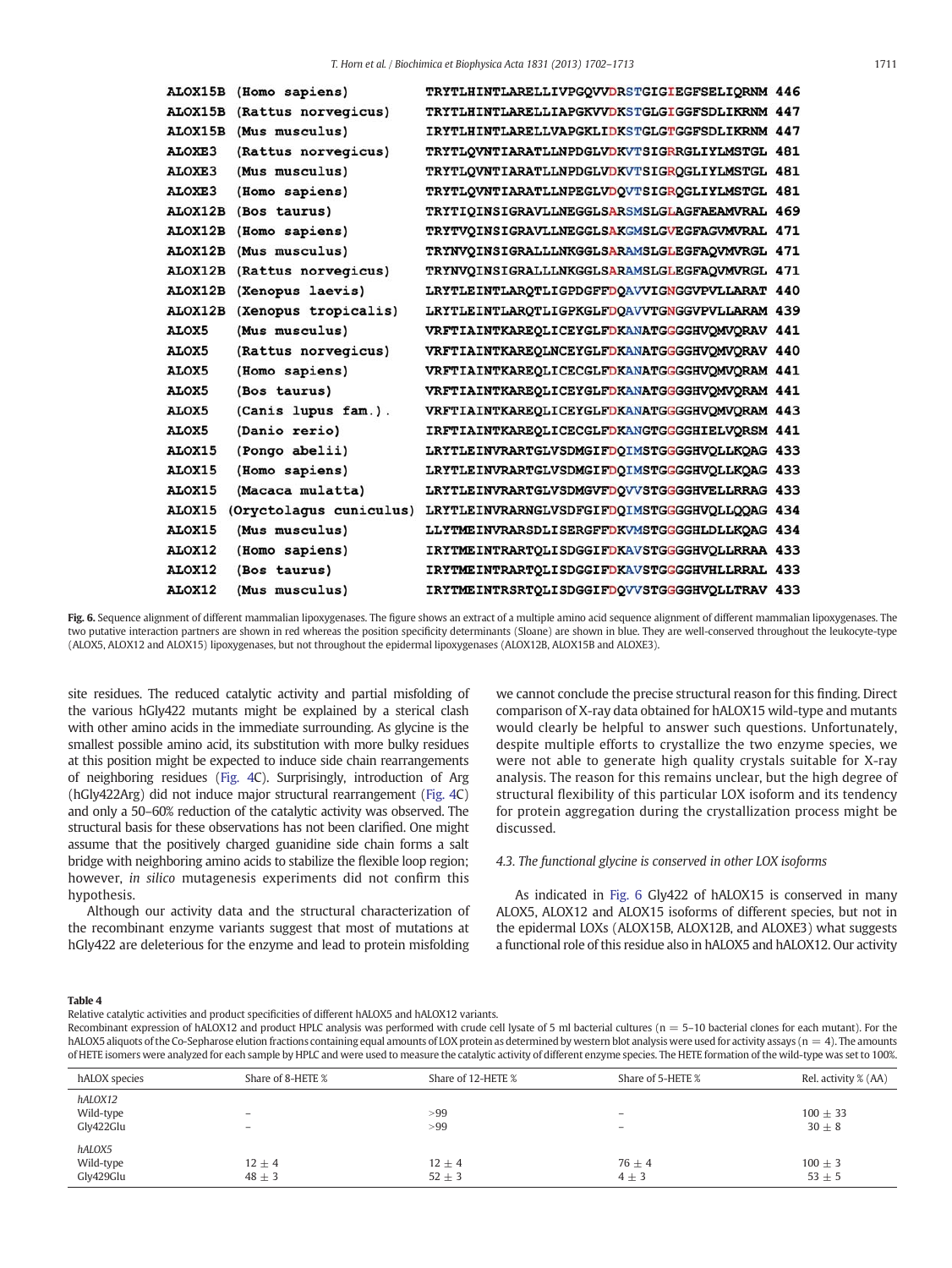<span id="page-10-0"></span>assays with the Gly429Glu mutant of hALOX5 and Gly422Glu mutant of hALOX12 [\(Table 3\)](#page-6-0) are consistent with this hypothesis. In addition, we found that the positional specificity of hALOX5 mutant upon Gly429Glu exchange is almost completely switched in favor of 8S- and 12R-H(p) ETE formation. Although, the molecular basis for the switch in positional specificity has not been explored Gly429 is located in close proximity to the position specificity determinants (Phe359, Ala424, Asn425, and Ile 603) of mammalian ALOX5 [\[33,40\]](#page-11-0) and, thus, may contribute not only to the protein folding, but also to the fatty acid alignment at the active site. To prove this hypothesis additional mutagenesis experiments in connection with structural modeling and crystal trials of mutant enzyme-substrate complexes are required.

The model of hALOX15B reveals also a possibility for a polar interaction between Ile435 (Gly422 in hALOX15) and Asp428 (Asp415 in hALOX15) [\[41\]](#page-11-0) (see Supporting information S3). On the other hand, ALOX15B does not follow the triad concept so that different way of substrate binding at the active site and the mode of its conversion may be predicted. In this context, Asp428–Ile435 interaction might be expected to have only minor functional importance in the case of hALOX15B. Nevertheless, Ile435 is located in the close proximity to the ALOX15B position specificity determinants identified by Jisaka et al. (Asp603 and Val604) [\[42,43\],](#page-11-0) therefore functional importance of this should be explored by future experiments.

Mutagenesis studies with purified rabbit ALOX15 enzyme showed that the Gly-to-Glu exchange (rGly423Glu) causes reduction of the enzymatic activity and shifts the thermal denaturation parameters suggesting that structural alterations in the case of rabbit enzyme may be somewhat similar to those observed for human ALOX15 enzyme (see Supporting information S5).

# 4.4. Protein misfolding and aggregation has been implicated of pathological importance

We have shown that the reduced activity of the naturally occurring variant hALOX15 Gly422Glu is caused by a differential folding of the enzyme. Although the process of protein folding has been studied for several decades it still remains elusive how exactly it proceeds [\[44,45\].](#page-11-0) The pathophysiological role of misfolded proteins especially in neurodegenerative diseases has been discussed for years [\[46,47\].](#page-11-0) Here misfolded proteins form intra- and extracellular high molecular weight complexes, which are resistant toward proteolytic breakdown and exhibit neurotoxicity. More recently, protein misfolding was also suggested to be a reason for metabolic disorders such as short chain acyl-CoA dehydrogenase deficiency (SCAD), an inborn error of the mitochondrial fatty acid metabolism [\[48,49\]](#page-11-0). The lack of functional SCA impairs the energy metabolism of the allele carriers, which is the reason for patients' lethargy and hypoglycaemia [\[48,49\].](#page-11-0) In Spondyloepiphyseal dysplasia tarda (SEDT), a genetic disease characterized by impaired bone growth, misfolding of the SEDL (TRAPPC2) gene induces impaired cell differentiation and bone cell development [\[50\]](#page-11-0). The biological effect of misfolded hALOX15 variants (Thr560Met and Gly422Glu) in the cell still remains unclear. It might be possible that such misfolding reduces the biosynthesis of atheroprotective eicosanoids.

#### Acknowledgement

We duly acknowledge the DFG grant GRK1673/1 and CSIR (India) for providing financial support of the project.

#### Appendix A. Supplementary data

Supplementary data to this article can be found online at [http://dx.](http://dx.doi.org/10.1016/j.bbalip.2013.08.004) [doi.org/10.1016/j.bbalip.2013.08.004.](http://dx.doi.org/10.1016/j.bbalip.2013.08.004)

#### References

- [1] [J.Z. Haeggström, C.D. Funk, Lipoxygenase and leukotriene pathways: biochemistry,](http://refhub.elsevier.com/S1388-1981(13)00164-9/rf0005) [biology, and roles in disease, Chem. Rev. 111 \(2011\) 5866](http://refhub.elsevier.com/S1388-1981(13)00164-9/rf0005)–5898.
- [2] [I. Ivanov, D. Heydeck, K. Hofheinz, J. Roffeis, V.B. O'Donnell, H. Kuhn, M. Walther M,](http://refhub.elsevier.com/S1388-1981(13)00164-9/rf0010) [Molecular enzymology of lipoxygenases, Arch. Biochem. Biophys. 503 \(2010\) 161](http://refhub.elsevier.com/S1388-1981(13)00164-9/rf0010)–174. [3] [A. Liavonchanka, I. Feussner, Lipoxygenases: occurrence, functions and catalysis,](http://refhub.elsevier.com/S1388-1981(13)00164-9/rf0235)
- [J. Plant Physiol. 163 \(2006\) 348](http://refhub.elsevier.com/S1388-1981(13)00164-9/rf0235)–357. [4] [E.H. Oliw, Plant and fungal lipoxygenases, Prostaglandins Other Lipid Mediat. 68](http://refhub.elsevier.com/S1388-1981(13)00164-9/rf0020)–69
- [\(2002\) 313](http://refhub.elsevier.com/S1388-1981(13)00164-9/rf0020)–323. [5] [H. Porta, M. Rocha-Sosa, Lipoxygenase in bacteria: a horizontal transfer event?](http://refhub.elsevier.com/S1388-1981(13)00164-9/rf0025)
- [Microbiology 147 \(2001\) 3199](http://refhub.elsevier.com/S1388-1981(13)00164-9/rf0025)–3200. [6] [R.E. Vance, S. Hong, K. Gronert, C.N. Serhan,](http://refhub.elsevier.com/S1388-1981(13)00164-9/rf0030) J.J. Mekalanos, The opportunistic pathogen Pseudomonas aeruginosa [carries a secretable arachidonate 15-lipoxygenase, Proc. Natl.](http://refhub.elsevier.com/S1388-1981(13)00164-9/rf0030)
- [Acad. Sci. U. S. A. 101 \(2004\) 2135](http://refhub.elsevier.com/S1388-1981(13)00164-9/rf0030)–2139. [7] [J. Choi, J.K. Chon, S. Kim, W. Shin, Conformational](http://refhub.elsevier.com/S1388-1981(13)00164-9/rf0035) flexibility in mammalian [15S-lipoxygenase: reinterpretation of the crystallographic data, Proteins 70 \(2008\)](http://refhub.elsevier.com/S1388-1981(13)00164-9/rf0035) [1023](http://refhub.elsevier.com/S1388-1981(13)00164-9/rf0035)–1032.
- [8] [N.C. Gilbert, S.G. Bartlett, M.T. Waight, D.B. Neau, W.E. Boeglin, A.R. Brash, M.E.](http://refhub.elsevier.com/S1388-1981(13)00164-9/rf0040) [Newcomer, The structure of human 5-lipoxygenase, Science 331 \(2011\) 217](http://refhub.elsevier.com/S1388-1981(13)00164-9/rf0040)–219.
- [9] [S. Xu, T.C. Mueser, L.J. Marnett, M.O. Jr., Funk, crystal structure of 12-lipoxygenase](http://refhub.elsevier.com/S1388-1981(13)00164-9/rf0045) catalytic-domain–inhibitor complex identifi[es a substrate-binding channel](http://refhub.elsevier.com/S1388-1981(13)00164-9/rf0045) [for catalysis, Structure 20 \(2012\) 1490](http://refhub.elsevier.com/S1388-1981(13)00164-9/rf0045)–1497.
- [10] [S.A. Gillmor, A. Villaseñor, R. Fletterick, E. Sigal, M.F. Browner, The structure of](http://refhub.elsevier.com/S1388-1981(13)00164-9/rf0050) [mammalian 15-lipoxygenase reveals similarity to the lipases and the determinants](http://refhub.elsevier.com/S1388-1981(13)00164-9/rf0050) of substrate specifi[city, Nat. Struct. Biol. 4 \(1997\) 1003](http://refhub.elsevier.com/S1388-1981(13)00164-9/rf0050)–1009.
- [11] [M. Hersberger, Potential role of the lipoxygenase derived lipid mediators in](http://refhub.elsevier.com/S1388-1981(13)00164-9/rf0055) [atherosclerosis: leukotrienes, lipoxins and resolvins, Clin. Chem. Lab. Med. 48 \(2010\)](http://refhub.elsevier.com/S1388-1981(13)00164-9/rf0055) [1063](http://refhub.elsevier.com/S1388-1981(13)00164-9/rf0055)–1073.
- [12] [J. Wittwer, M. Hersberger, The two faces of the 15-lipoxygenase in atherosclerosis,](http://refhub.elsevier.com/S1388-1981(13)00164-9/rf0060) [Prostaglandins Leukot. Essent Fatty. Acids 77 \(2007\) 67](http://refhub.elsevier.com/S1388-1981(13)00164-9/rf0060)–77.
- [13] [D. Zhu, Y. Ran, Role of 15-lipoxygenase/15-hydroxyeicosatetraenoic acid in hypoxia](http://refhub.elsevier.com/S1388-1981(13)00164-9/rf0065)[induced pulmonary hypertension, J. Physiol. Sci. 62 \(2012\) 163](http://refhub.elsevier.com/S1388-1981(13)00164-9/rf0065)–172.
- [14] [L. Zhao, C.D. Funk, Lipoxygenase pathways in atherogenesis, Trends Cardiovasc.](http://refhub.elsevier.com/S1388-1981(13)00164-9/rf0070) [Med. 14 \(2004\) 191](http://refhub.elsevier.com/S1388-1981(13)00164-9/rf0070)–195.
- [15] [H. Manev, H. Chen, S. Dzitoyeva, R. Manev, Cyclooxygenases and 5-lipoxygenase](http://refhub.elsevier.com/S1388-1981(13)00164-9/rf0075) [in Alzheimer's disease, Prog. Neuropsychopharmacol Biol. Psychiatry 35 \(2011\)](http://refhub.elsevier.com/S1388-1981(13)00164-9/rf0075) [315](http://refhub.elsevier.com/S1388-1981(13)00164-9/rf0075)–319.
- [16] [Y. Takahashi, H. Zhu, T. Yoshimoto, Essential roles of lipoxygenases in LDL](http://refhub.elsevier.com/S1388-1981(13)00164-9/rf0080) [oxidation and development of atherosclerosis, Antioxid. Redox Signal. 73 \(2005\)](http://refhub.elsevier.com/S1388-1981(13)00164-9/rf0080) [425](http://refhub.elsevier.com/S1388-1981(13)00164-9/rf0080)–431.
- [17] D. [Resnick, J.E. Chatterton, K. Schwartz, H. Slayter, M. Krieger, Structures of class A](http://refhub.elsevier.com/S1388-1981(13)00164-9/rf0085) [macrophage scavenger receptors. Electron microscopic study of](http://refhub.elsevier.com/S1388-1981(13)00164-9/rf0085) flexible, multidomain, fi[brous proteins and determination of the disul](http://refhub.elsevier.com/S1388-1981(13)00164-9/rf0085)fide bond pattern of the scavenger [receptor cysteine-rich domain, J. Biol. Chem. 271 \(1996\) 26924](http://refhub.elsevier.com/S1388-1981(13)00164-9/rf0085)–26930.
- [18] [S. Ylä-Herttuala, M.E. Rosenfeld, S. Parthasarathy, C.K. Glass, E. Sigal, J.L. Witztum, D.](http://refhub.elsevier.com/S1388-1981(13)00164-9/rf0090) [Steinberg, Colocalization of 15-lipoxygenase mRNA and protein with epitopes of](http://refhub.elsevier.com/S1388-1981(13)00164-9/rf0090) [oxidized low density lipoprotein in macrophage-rich areas of atherosclerotic lesions,](http://refhub.elsevier.com/S1388-1981(13)00164-9/rf0090) [Proc. Natl. Acad. Sci. U. S. A. 87 \(1990\) 6959](http://refhub.elsevier.com/S1388-1981(13)00164-9/rf0090)–6963.
- [19] [T. Takano, C. Mineo, Atherosclerosis and molecular pathology: mechanisms of](http://refhub.elsevier.com/S1388-1981(13)00164-9/rf0095) [cholesteryl ester accumulation in foam cells and extracellular space of atherosclerotic](http://refhub.elsevier.com/S1388-1981(13)00164-9/rf0095) [lesions, J. Pharmacobiodyn. 13 \(1990\) 385](http://refhub.elsevier.com/S1388-1981(13)00164-9/rf0095)–413.
- [20] [A. Umar, Is 15-LOX-1 a tumor suppressor? Effects of gut-targeted 15-LOX-1](http://refhub.elsevier.com/S1388-1981(13)00164-9/rf0100) [transgene expression on colonic tumorigenesis in mice, J. Natl. Cancer Inst.](http://refhub.elsevier.com/S1388-1981(13)00164-9/rf0100) [104 \(2012\) 645](http://refhub.elsevier.com/S1388-1981(13)00164-9/rf0100)–647.
- [21] [N.B. Janakiram, A. Mohammed, C.V. Rao, Role of lipoxins, resolvins, and other bioactive](http://refhub.elsevier.com/S1388-1981(13)00164-9/rf0105) [lipids in colon and pancreatic cancer, Cancer Metastasis Rev. 30 \(2011\) 507](http://refhub.elsevier.com/S1388-1981(13)00164-9/rf0105)–523.
- [22] [C.N. Serhan, S. Yacoubian, R. Yang, Anti-in](http://refhub.elsevier.com/S1388-1981(13)00164-9/rf0110)flammatory and proresolving lipid [mediators, Annu. Rev. Pathol. 3 \(2008\) 279](http://refhub.elsevier.com/S1388-1981(13)00164-9/rf0110)–312.
- [23] [C.N. Serhan, N. Chiang, T.E. Van Dyke, Resolving in](http://refhub.elsevier.com/S1388-1981(13)00164-9/rf0115)flammation: dual anti-inflammatory [and pro-resolution lipid mediators, Nat. Rev. Immunol. 8 \(2008\) 349](http://refhub.elsevier.com/S1388-1981(13)00164-9/rf0115)–361.
- [24] [J. Zhao, Z. He, S. Ma, L. Li, Association of ALOX15 gene polymorphism with ischemic](http://refhub.elsevier.com/S1388-1981(13)00164-9/rf0120) [stroke in Northern Chinese Han population, J. Mol. Neurosci. 47 \(2012\) 458](http://refhub.elsevier.com/S1388-1981(13)00164-9/rf0120)–464.
- [25] [K. Zhang, Y.Y. Wang, Q.J. Liu, H. Wang, F.F. Liu, Z.Y. Ma, Y.Q. Gong, L. Li, Two single](http://refhub.elsevier.com/S1388-1981(13)00164-9/rf0125) [nucleotide polymorphisms in ALOX15 are associated with risk of coronary artery](http://refhub.elsevier.com/S1388-1981(13)00164-9/rf0125) [disease in a Chinese Han population, Hear. Vessel. 25 \(2010\) 368](http://refhub.elsevier.com/S1388-1981(13)00164-9/rf0125)–373.
- [26] [T.L. Assimes, J.W. Knowles, J.R. Priest, A. Basu, A. Borchert, K.A. Volcik, M.L. Grove, H.K.](http://refhub.elsevier.com/S1388-1981(13)00164-9/rf0130) [Tabor, A. Southwick, R. Tabibiazar, S. Sidney, E. Boerwinkle, A.S. Go, C. Iribarren, M.A.](http://refhub.elsevier.com/S1388-1981(13)00164-9/rf0130) [Hlatky, S.P. Fortmann, R.M. Myers, H. Kuhn, N. Risch, T. Quertermous, A near null](http://refhub.elsevier.com/S1388-1981(13)00164-9/rf0130) [variant of 12/15-LOX encoded by a novel SNP in ALOX15 and the risk of coronary](http://refhub.elsevier.com/S1388-1981(13)00164-9/rf0130) [artery disease, Atherosclerosis 198 \(2008\) 136](http://refhub.elsevier.com/S1388-1981(13)00164-9/rf0130)–144.
- [27] [M. Hersberger, M. Müller, J. Marti-Jaun, I.M. Heid, S. Coassin, T.F. Young, V.](http://refhub.elsevier.com/S1388-1981(13)00164-9/rf0135) [Waechter, C. Hengstenberg, C. Meisinger, A. Peters, W. König, S. Holmer, H.](http://refhub.elsevier.com/S1388-1981(13)00164-9/rf0135) [Schunkert, N. Klopp, F. Kronenberg, T. Illig, No association of two functional poly](http://refhub.elsevier.com/S1388-1981(13)00164-9/rf0135)[morphisms in human ALOX15 with myocardial infarction, Atherosclerosis 205 \(1\)](http://refhub.elsevier.com/S1388-1981(13)00164-9/rf0135) [\(2009 Jul\) 192](http://refhub.elsevier.com/S1388-1981(13)00164-9/rf0135)–196.
- [28] [K. Schurmann, M. Anton, I. Ivanov, C. Richter, H. Kuhn, M. Walther, Molecular basis](http://refhub.elsevier.com/S1388-1981(13)00164-9/rf0140) [for the reduced catalytic activity of the naturally occurring T560M mutant of human](http://refhub.elsevier.com/S1388-1981(13)00164-9/rf0140) [12/15-lipoxygenase that has been implicated in coronary artery disease, J. Biol.](http://refhub.elsevier.com/S1388-1981(13)00164-9/rf0140) [Chem. 286 \(2011\) 23920](http://refhub.elsevier.com/S1388-1981(13)00164-9/rf0140)–23927.
- [29] [S. Borngräber, R.J. Kuban, M. Anton, H. Kühn, Phenylalanine 353 is a primary](http://refhub.elsevier.com/S1388-1981(13)00164-9/rf0145) determinant for the positional specifi[city of mammalian 15-lipoxygenases,](http://refhub.elsevier.com/S1388-1981(13)00164-9/rf0145) [J. Mol. Biol. 264 \(1996\) 1145](http://refhub.elsevier.com/S1388-1981(13)00164-9/rf0145)–1153.
- [30] [D.L. Sloane, R. Leung, J. Barnett, C.S. Craik, E. Sigal, Conversion of human](http://refhub.elsevier.com/S1388-1981(13)00164-9/rf0240) 15-lipoxygenase to an effi[cient 12-lipoxygenase: the side-chain geometry of amino](http://refhub.elsevier.com/S1388-1981(13)00164-9/rf0240) [acids 417 and 418 determine positional speci](http://refhub.elsevier.com/S1388-1981(13)00164-9/rf0240)ficity, Protein Eng. (1995) 275–282.